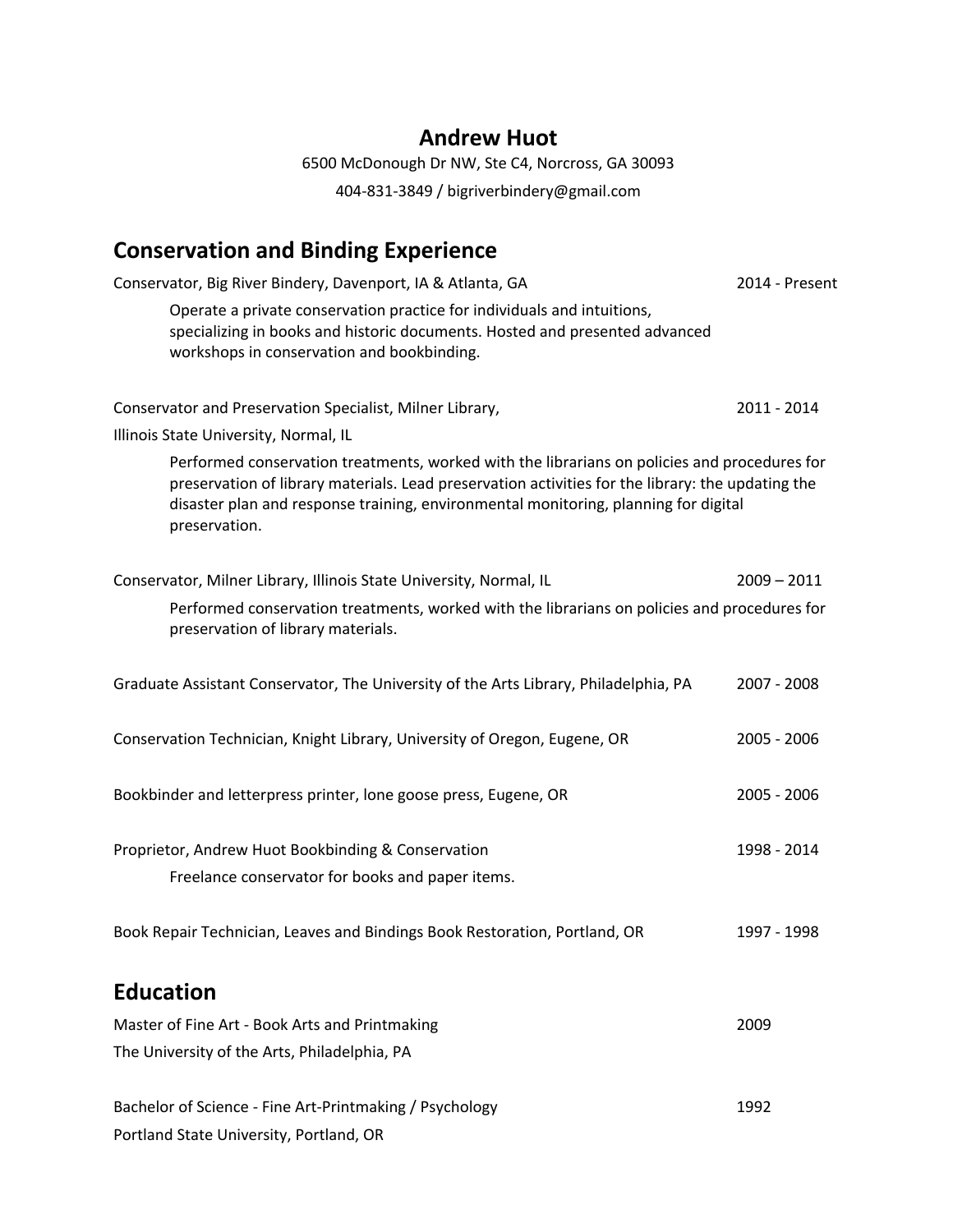## **Conservation Internships**

| Conservation Intern, Wagner Institute of Free Science, Philadelphia, PA                                                                                    | 2009 |
|------------------------------------------------------------------------------------------------------------------------------------------------------------|------|
| Work on the Institute library collection, making condition reports,<br>repairs of cloth and leather bindings, and clamshell boxes.                         |      |
| Conservation Intern, Folger Shakespeare Library, Washington, DC                                                                                            | 2008 |
| Projects included vellum document treatment and rehousing, wax seal<br>cleaning and treatment, paper repair, tissue joint repair and leather<br>rebacking. |      |
| Conservation Intern, Historical Society of Pennsylvania, Philadelphia, PA                                                                                  | 2008 |
| Worked on Chew collection manuscript and printed maps and charts -<br>flattened, cleaned, and performed paper repair.                                      |      |

## **Additional Professional Training**

#### **Rare Book School**

| American Publishers' Bookbindings, 1800–1900 with Todd Pattison                                                                                 | 2022        |
|-------------------------------------------------------------------------------------------------------------------------------------------------|-------------|
| English Bookbindings, 1450-1850: Identification & Interpretation with David Pearson                                                             | 2018        |
| Introduction to the History of Bookbinding with Jan Storm Van Leeuwen                                                                           | 2016        |
| Medieval and Renaissance Bookbinding course with Christopher Clarkson.                                                                          | 2013        |
| lowa Museums, Archives, and Libraries Emergency Response Team Training                                                                          | 2014 - 2015 |
| Campbell Center for Historic Preservation Studies, Mount Carroll, IL<br>Workshop on Using Pre-Coated Repair Material                            | 2014        |
| Library of Congress DPOE / Consortium of Academic and Research Libraries in Illinois<br>LOC Train-the-trainer workshop on Digital Preservation. | 2013        |
| <b>Image Permanence Institute</b>                                                                                                               |             |
| Photographic Process Identification, In-person, Atlanta, GA                                                                                     | 2017        |
| Sustainable Preservation, Chicago, IL                                                                                                           | 2012        |
| Workshop on controlling the storage environment while reducing heating<br>and cooling costs.                                                    |             |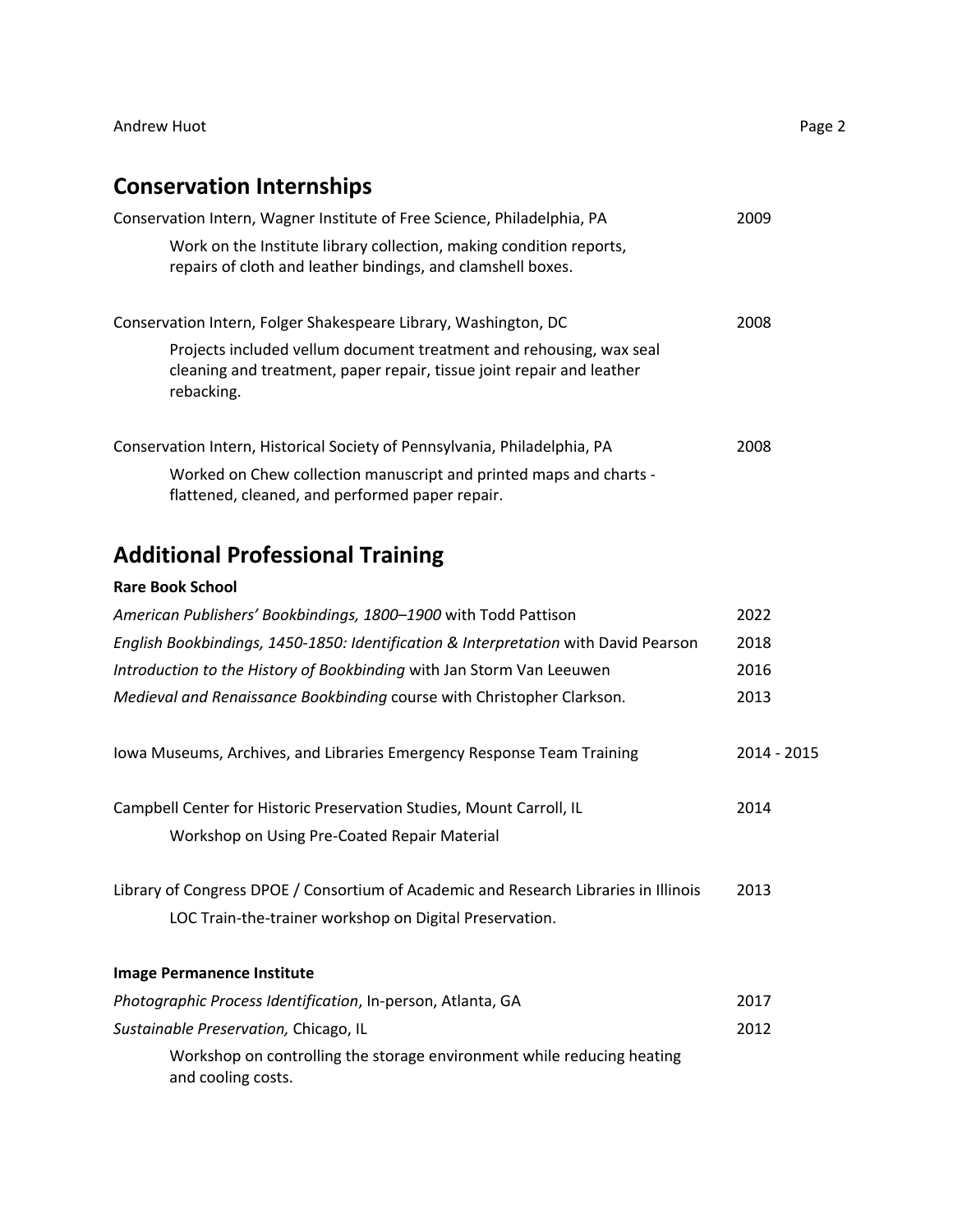| <b>Additional Professional Training (Cont).</b>                                                                                                                                                                                                                                                              |             |
|--------------------------------------------------------------------------------------------------------------------------------------------------------------------------------------------------------------------------------------------------------------------------------------------------------------|-------------|
| Consortium of Academic and Research Libraries in Illinois (CARLI)                                                                                                                                                                                                                                            | 2009 - 2012 |
| Workshops attended include Digital Preservation, Preserving Email, Burn<br>Simulation and Recovery and the AudioVisual Preservation Forum                                                                                                                                                                    |             |
| American Institute of Conservation, various locations                                                                                                                                                                                                                                                        | 2011 - 2012 |
| Workshops on Removal of Pressure-Sensitive Tapes and Tape Stains<br>from Photographs and Conservation of Transparent Papers., Leather rebacking                                                                                                                                                              |             |
| Guild of Book Workers Chapter Workshops, various locations                                                                                                                                                                                                                                                   | 2004 - 2012 |
| Fifteen workshops on bookbinding, book arts, historic structures and<br>conservation including: Paper De-acidification, Paper Conservation for<br>Bookbinders, Solvent Set Tissue Repair, Conservation Tips & Techniques,<br>Cloth & Leather Binding Restoration, Leather Binding, and Tacketed<br>Bindings. |             |
| Columbia College Book and Paper Arts Center, Chicago, IL                                                                                                                                                                                                                                                     | 2011        |
| Workshop on Vellum Binding on Boards with Peter Geraty                                                                                                                                                                                                                                                       |             |
| Campbell Center for Historic Preservation Studies, Mount Carroll, IL                                                                                                                                                                                                                                         | 2010        |
| Workshop on Paper Bleaching Techniques for Conservation                                                                                                                                                                                                                                                      |             |
| The School for Formal Bookbinding (Don Rash), Wilkes-Barre, PA                                                                                                                                                                                                                                               | 2008        |
| Workshop on Full Leather Bookbinding                                                                                                                                                                                                                                                                         |             |
| Paper & Book Intensive Book Arts Seminars, various locations                                                                                                                                                                                                                                                 | 1998 - 2007 |
| Twenty-one workshops on bookbinding, book arts, paper decoration,<br>historical structures and conservation, including: Storage Solutions for<br>Collections, Leather Decoration and Tooling, Fine Leather Binding, and<br><b>Binding Maps and Foldouts.</b>                                                 |             |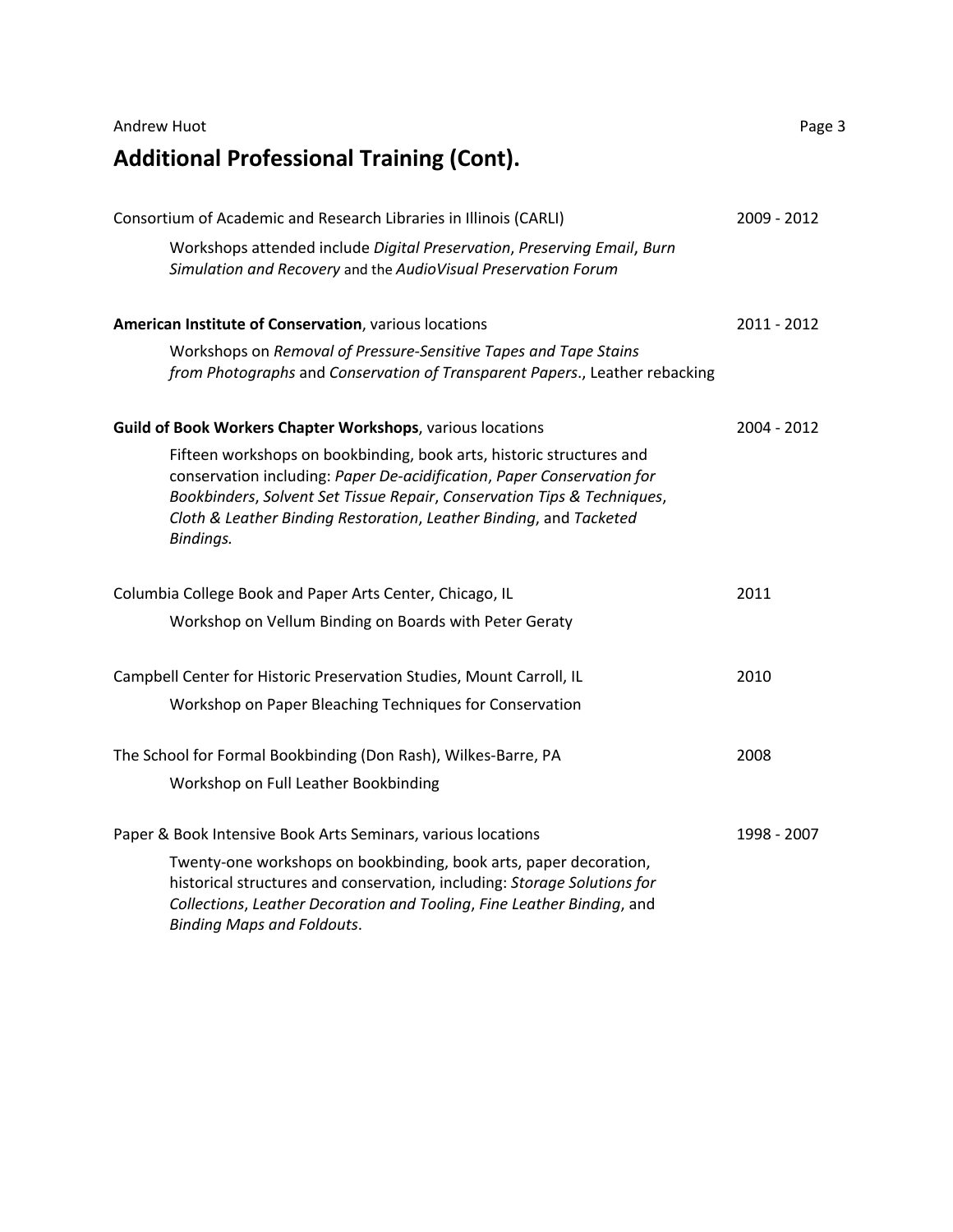# **Teaching Experience**

## **Classes**

| Instructor, Graduate School of Library and Information Science<br>University of Illinois at Urbana/Champaign, Champaign, IL<br>LIS590BB / BBL - Bookbinding: History and Practice (on campus and online),<br>LIS 590HT - The History of Bookbinding: Methods and Material<br>LIS590GNC - General Collections Conservation (co-taught with Jennife Teper),<br>LIS 582LE - Preserving Information Resources | 2010 - Present |
|-----------------------------------------------------------------------------------------------------------------------------------------------------------------------------------------------------------------------------------------------------------------------------------------------------------------------------------------------------------------------------------------------------------|----------------|
| Instructor, School of Art & Design                                                                                                                                                                                                                                                                                                                                                                        | 2017           |
| Kennesaw State University, Kennesaw, GA                                                                                                                                                                                                                                                                                                                                                                   |                |
| Adjunct instructor for Book Arts Class, covering bookbinding, letterpress<br>printing, and papermaking.                                                                                                                                                                                                                                                                                                   |                |
| Instructor, Department of Art and Design                                                                                                                                                                                                                                                                                                                                                                  | 2015           |
| St. Ambrose University, Davenport, IA                                                                                                                                                                                                                                                                                                                                                                     |                |
| Adjunct instructor for Printmaking course in the Book Arts Program.                                                                                                                                                                                                                                                                                                                                       |                |
| Instructor, Pre-College Program, The University of the Arts, Philadelphia, PA                                                                                                                                                                                                                                                                                                                             | 2008           |
| Taught printmaking and bookbinding to high school students.                                                                                                                                                                                                                                                                                                                                               |                |
| Instructor, University of Oregon Craft Center, Eugene, OR                                                                                                                                                                                                                                                                                                                                                 | 2006 - 2007    |
| Taught art courses to college and adult community students. Courses<br>included: Introduction to Bookbinding, Exploring Book Arts, Boxes and<br>Enclosures.                                                                                                                                                                                                                                               |                |
| Instructor, Downtown Initiative for the Visual Arts, Eugene, OR                                                                                                                                                                                                                                                                                                                                           | 2005 - 2007    |
| Taught art courses to adults for an active community arts organization.<br>Courses included: Bookbinding Basics, Long Stitch Books, Sculptural Books,<br>Paper Decorating, and Hard-Cover Book Structures.                                                                                                                                                                                                |                |
| Instructor, Hoyt Bindery, Portland, OR                                                                                                                                                                                                                                                                                                                                                                    | 2000 - 2002    |
| Taught art courses to adults from the community. Courses included: Beyond<br>the Pamphlet, Bookbinding Studio, Advanced Binding Techniques.                                                                                                                                                                                                                                                               |                |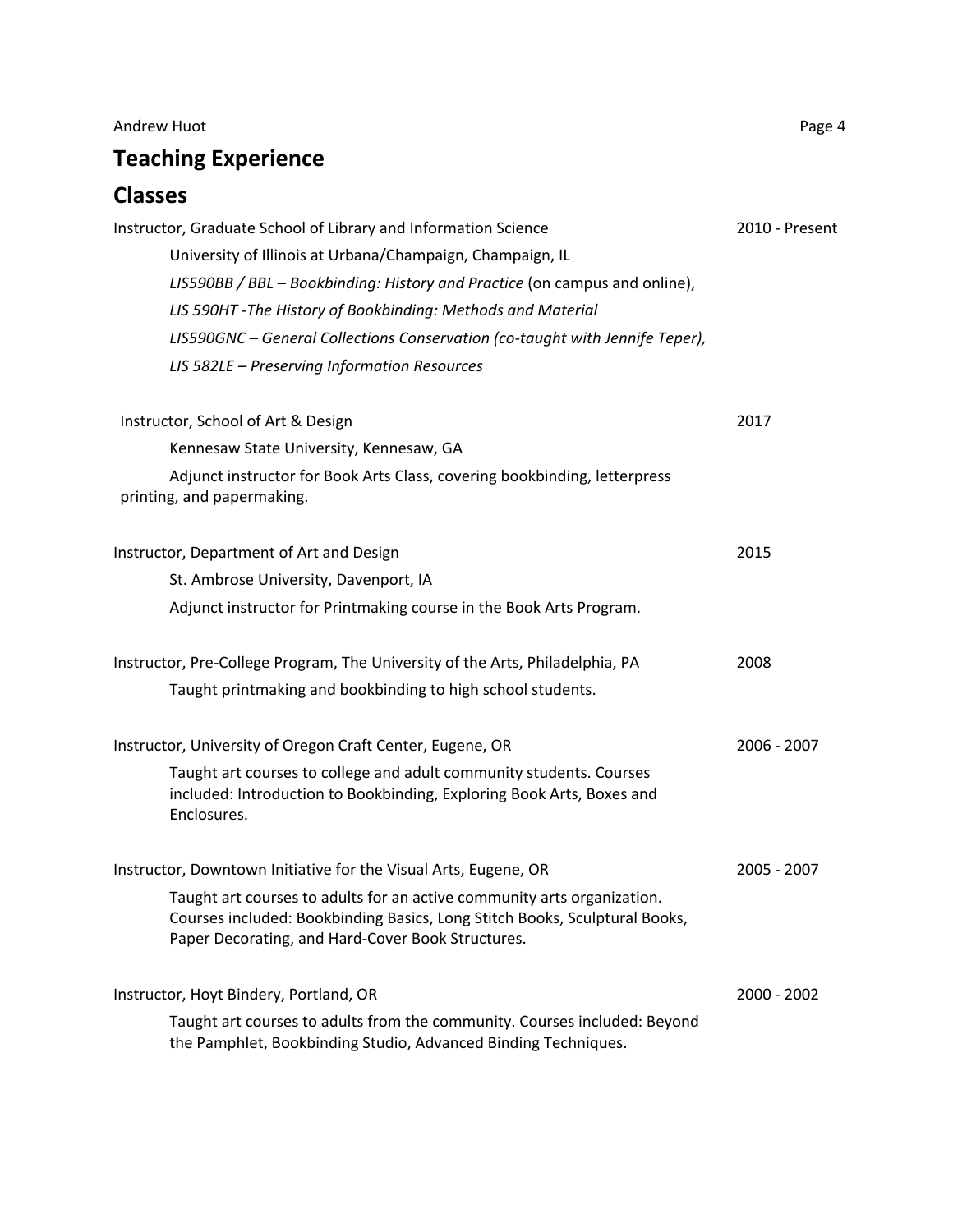# **Teaching Experience** – **Workshops (Cont.)**

| Instructor, Big River Bindery                                                                                                                                                                                                                                                                                                                        | 2014 - Present |
|------------------------------------------------------------------------------------------------------------------------------------------------------------------------------------------------------------------------------------------------------------------------------------------------------------------------------------------------------|----------------|
| Teach a series of bookbinding and printing workshops for the eastern<br>Iowa and Atlanta communities.                                                                                                                                                                                                                                                |                |
| Founder & Instructor, Book Paper Thread                                                                                                                                                                                                                                                                                                              | 2020 - 2022    |
| Formed and taught an organization for online courses for the book and paper<br>arts. Developed courses, filmed demonstrations, wrote handouts, and<br>promoted the courses. Courses in bookbinding, book arts, and preservation<br>enclosures were presented. Organized and moderated a free online conference<br>to over 2500 participants in 2021. |                |
| Instructor, John C Campbell Folk School, Brasstown, NC                                                                                                                                                                                                                                                                                               | 2019 - Present |
| Teach workshops in bookbinding and book arts, from historic structures<br>to sculptural books forms.                                                                                                                                                                                                                                                 |                |
| Instructor, Art Students League of Denver, Denver, CO                                                                                                                                                                                                                                                                                                | 2021           |
| Taught Protecting your Pop-Ups: Preservation Enclosures.                                                                                                                                                                                                                                                                                             |                |
| Workshop instructor, Idaho State University                                                                                                                                                                                                                                                                                                          | 2020           |
| Taught Printing imagery on the Proof Press, making sandragraphs and pressure prints.                                                                                                                                                                                                                                                                 |                |
| Guest instructor, University of Florida School of Art                                                                                                                                                                                                                                                                                                | 2018           |
| Taught a clamshell box making workshop to students, staff, and the community.                                                                                                                                                                                                                                                                        |                |
| Instructor, International Preservation Studies Center (Campbell Center)                                                                                                                                                                                                                                                                              | $2015 - 2018$  |
| Instructor of Care and Repair of Book Collections, Boxes and enclosures for library<br>and archive collections, and Historic Book Structures and Materials.                                                                                                                                                                                          |                |
| Instructor, Book Arts LA, Los Angeles, CA                                                                                                                                                                                                                                                                                                            | 2017           |
| Taught Hard Cover Variations workshop.                                                                                                                                                                                                                                                                                                               |                |
| Instructor, Focus on Book Arts Conference, Forest Grove, OR                                                                                                                                                                                                                                                                                          | 2017           |
| Taught workshops on bookbinding methods and structures.                                                                                                                                                                                                                                                                                              |                |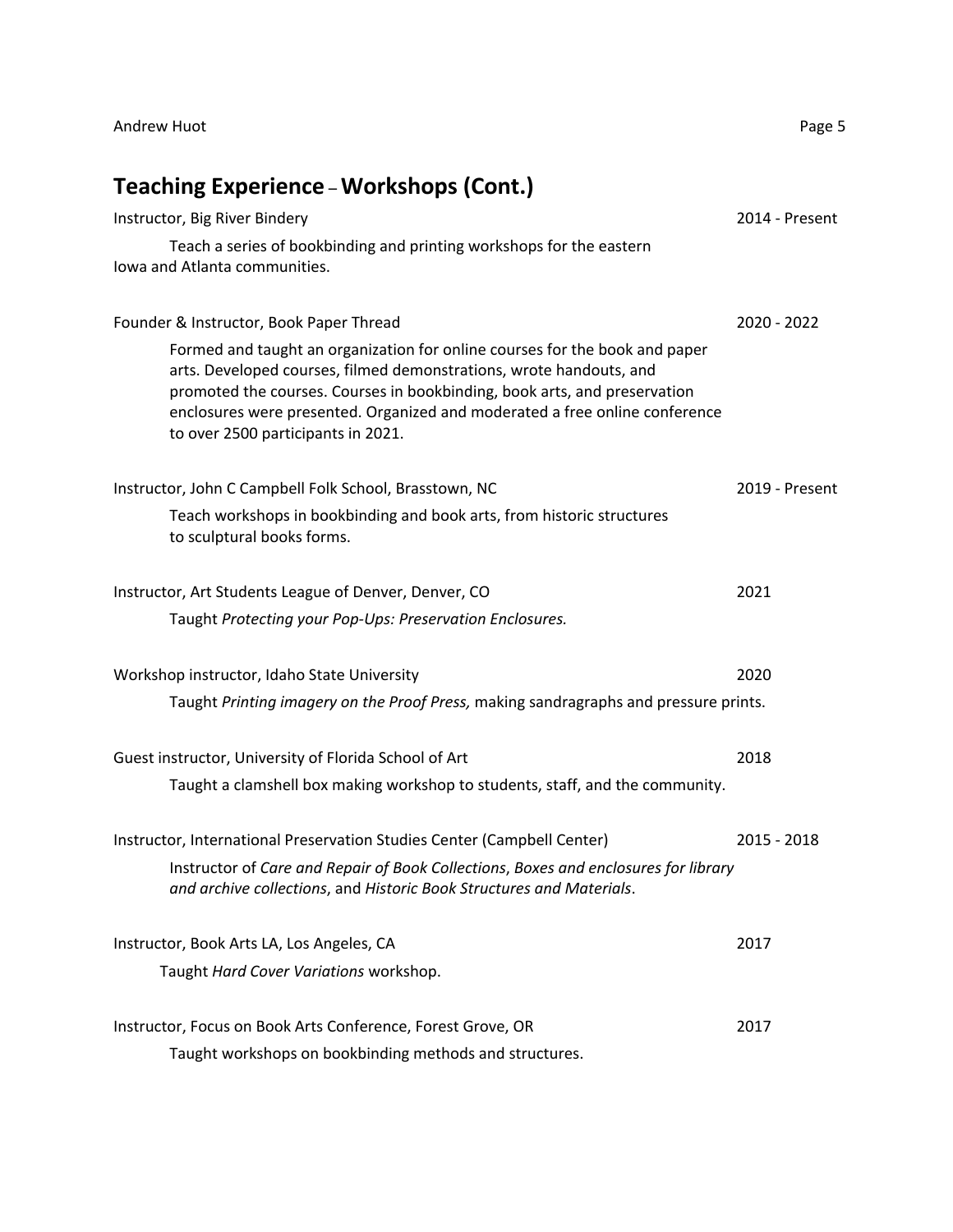**Teaching Experience** – **Workshops (Cont.)**

| Visiting Instructor, Art History Department, Emory University, Decatur, GA<br>Taught a hands-on workshop on portfolio making for art history students.                                                                                                                                                 | 2017           |
|--------------------------------------------------------------------------------------------------------------------------------------------------------------------------------------------------------------------------------------------------------------------------------------------------------|----------------|
| Instructor, Robert C Williams Museum of Papermaking<br>Teach book arts workshops on paste papers and bookbinding.                                                                                                                                                                                      | 2016 - Present |
| Instructor, Focus on Book Arts Conference, Forest Grove, OR<br>Taught workshops on bookbinding methods and structures.                                                                                                                                                                                 | 2015           |
| Instructor, McLean County Arts Center<br>Teaching a series of bookbinding and book arts workshops for the<br>Bloomington/Normal Community.                                                                                                                                                             | 2013           |
| Instructor, Graduate School of Library an Information Science, University of Illinois - Urbana/Champaign<br>Disaster Planning and Recovery of Library Materials Workshop<br>Lead workshop on disaster plan preparation and techniques for recovery from<br>water and fire disasters.                   | 2012           |
| Illinois State University, various departments<br>Teach workshops on the history of the book, medieval manuscript materials and<br>construction, preservation, archival portfolios for art and documents, and book<br>structures for English, Art, History, and Interdisciplinary Studies departments. | 2010 - 2014    |
| Instructor, Consortium of Academic and Research Libraries in Illinois (CARLI)<br><b>Collections Care Workshop: Protective Enclosures</b><br>Taught a protective enclosure workshop to library staff at a eleven institutions in Illinois.                                                              | 2012           |
| Guest Instructor, Illinois Wesleyan University<br>Disaster Response for Library Materials<br>Lead day-long workshop on the use of the disaster plan, planning and recovery<br>of materials from fire and water disasters.                                                                              | 2012           |
| Guest Instructor, Bradley University, Art Department<br>Taught workshop on three hard cover book structures.                                                                                                                                                                                           | 2012           |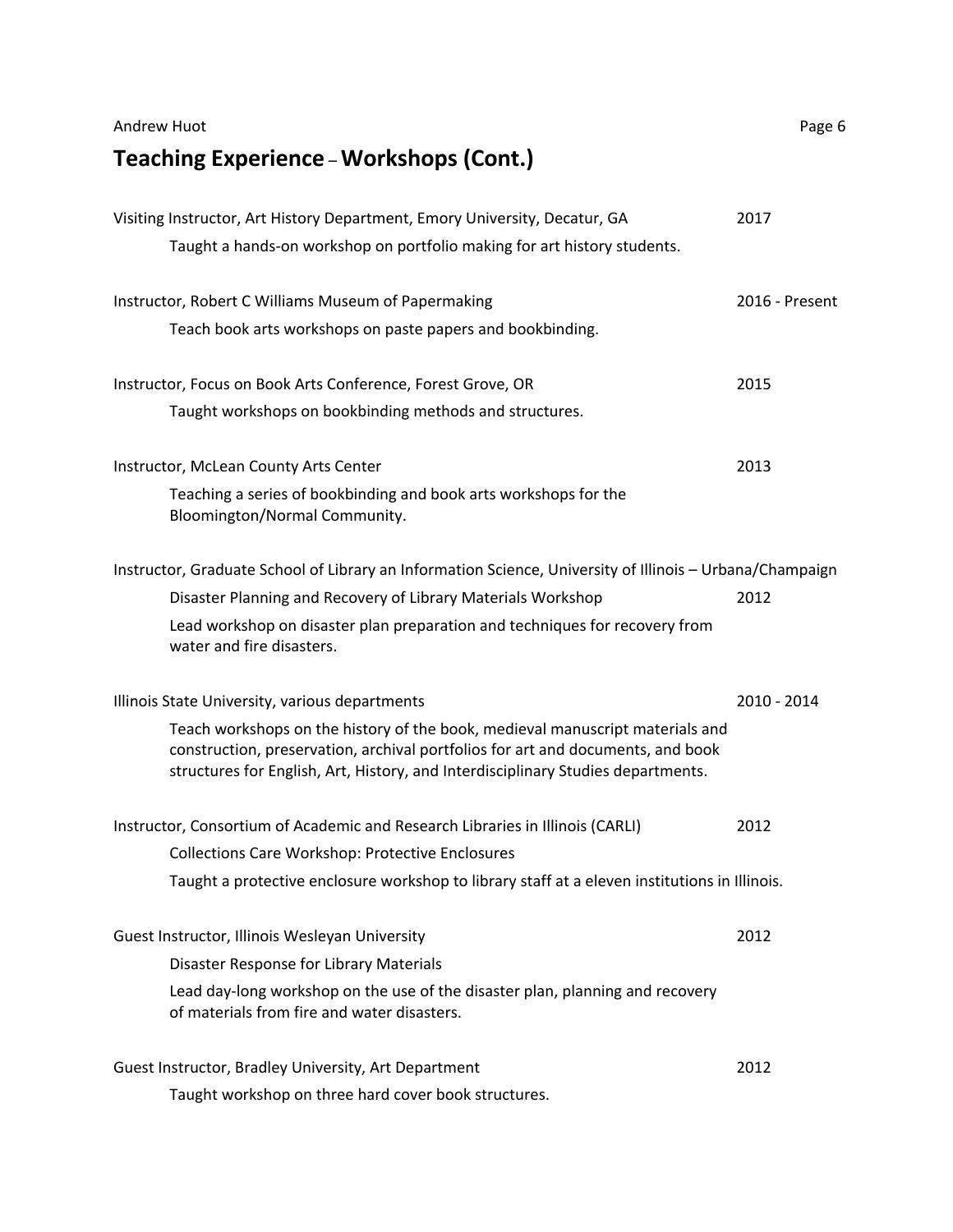**Teaching Experience** – **Workshops (Cont.)**

| Instructor, Consortium of Academic and Research Libraries in Illinois (CARLI)<br><b>Collections Care Workshop: Book Repair Basics</b> | 2011        |
|---------------------------------------------------------------------------------------------------------------------------------------|-------------|
| Taught a book repair workshop to library staff at nine institutions in Illinois.                                                      |             |
| Instructor, Focus on Book Arts Conference, Forest Grove, OR                                                                           | 2011        |
| Taught workshops on archival boxes and book structures.                                                                               |             |
| Instructor, Center for Conservation and Preservation, Milner Library, Normal IL                                                       | 2009 - 2010 |
| Taught workshops on bookbinding, book arts, and book conservation.                                                                    |             |
| Guest Instructor, Bradley University, Art Department                                                                                  | 2010        |
| Taught workshop on bookbinding methods to design students.                                                                            |             |
| Instructor, Focus on Book Arts Conference, Forest Grove, OR                                                                           | 2009        |
| Taught workshops on bookbinding and book conservation.                                                                                |             |
| Instructor, Delaware Chapter of the Guild of Book Workers, Philadelphia, PA                                                           | 2009        |
| Taught Paper Toys workshop for chapter members.                                                                                       |             |
| Guest Instructor, Design Department                                                                                                   |             |
| University of Pennsylvania, Philadelphia, PA                                                                                          | 2007 - 2008 |
| Taught a series of workshops on bookbinding methods for Design students.                                                              |             |
| Guest Instructor, Media/Photography Department                                                                                        | 2007 - 2008 |
| The University of the Arts, Philadelphia, PA                                                                                          |             |
| Bookbinding techniques workshop for Photography students.                                                                             |             |
| Instructor, Focus on Book Arts Conference, Forest Grove, OR                                                                           | 2007        |
| Taught workshop on protective enclosures for books and papers.                                                                        |             |
| Guest Instructor, University of Oregon Library Staff Association, Eugene, OR                                                          | 2006        |
| Taught Bookbinding basics workshop for library staff.                                                                                 |             |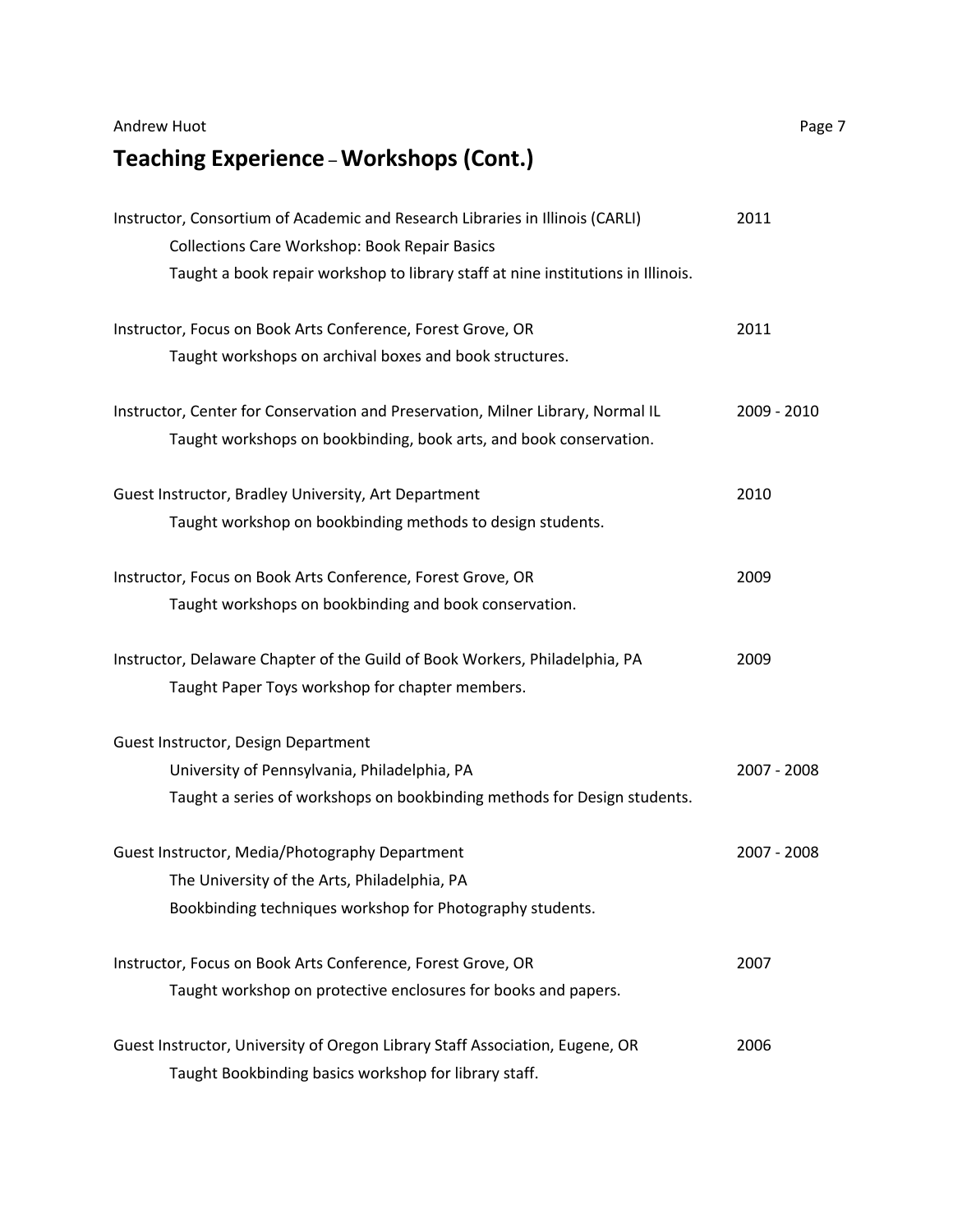## Andrew Huot Page 8 **Teaching Experience** – **Workshops (Cont.)**

| Instructor, Independent Publishing Resource Center, Portland, OR                                                                         | $2002 - 2004$ |
|------------------------------------------------------------------------------------------------------------------------------------------|---------------|
| Taught for an independent publishing and zine library and workshop.<br>Courses included: Beginning Bookbinding, Long Stitch Bookbinding. |               |
| Guest Instructor, Portland State University, Art Department, Portland, OR                                                                | $2002 - 2003$ |
| Workshop on bookbinding methods for Graphic Design students.                                                                             |               |

### **Public Presentations**

| Moderator, Form & Function from Afar Online Conference                                            | 2021 |
|---------------------------------------------------------------------------------------------------|------|
| Conservation of Movable Books, Movable Book Society Conference, Denver, CO                        | 2021 |
| Preserving Pop Ups, Movable Book Society Meeting via Zoom                                         | 2020 |
| How I fell down this rabbit hole: A life with Artists' Books, Rose Library, Emory University      | 2018 |
| The Care and Feeding of Book and Paper Collections, Lee County Small Museum Conference            | 2015 |
| The Book is Not Dead, Figge Art Museum, Davenport, IA                                             | 2015 |
| Digital Preservation Webinar, Consortium of Academic & Research Libraries Illinois                | 2014 |
| What are they doing in the basement?: Preservation at Milner Library, Normal Sunset Rotary Club   | 2013 |
| Navigating Everyday: Making and presenting artists' books, Research Roundtable, Milner Library    | 2013 |
| Preserving your Cultural Heritage, Preservation Week, McLean County History Museum                | 2012 |
| Preservation of your Archives, Daughters of the American Revolution,                              | 2012 |
| Letitia Green Stevenson Chapter                                                                   |      |
| Preserving your Cultural Heritage, Preservation Week, Illinois State University Milner Library    | 2011 |
| Reading Art: Contemporary Artists' Books, Tongue & Ink Conference,                                | 2011 |
| Illinois Wesleyan University                                                                      |      |
| Not Close at Hand: Online Bookbinding Instruction,                                                | 2011 |
| College Book Arts Association Conference, Indiana University                                      |      |
| Reading Art: Artists' Books at Milner Library, University Club Meeting, Illinois State University | 2010 |
| Unnoticed Facets: Mapping Experience through Artists' Books, Colloquium on Visual Culture         | 2010 |
| Department of Fine Arts, Illinois State University                                                |      |
|                                                                                                   |      |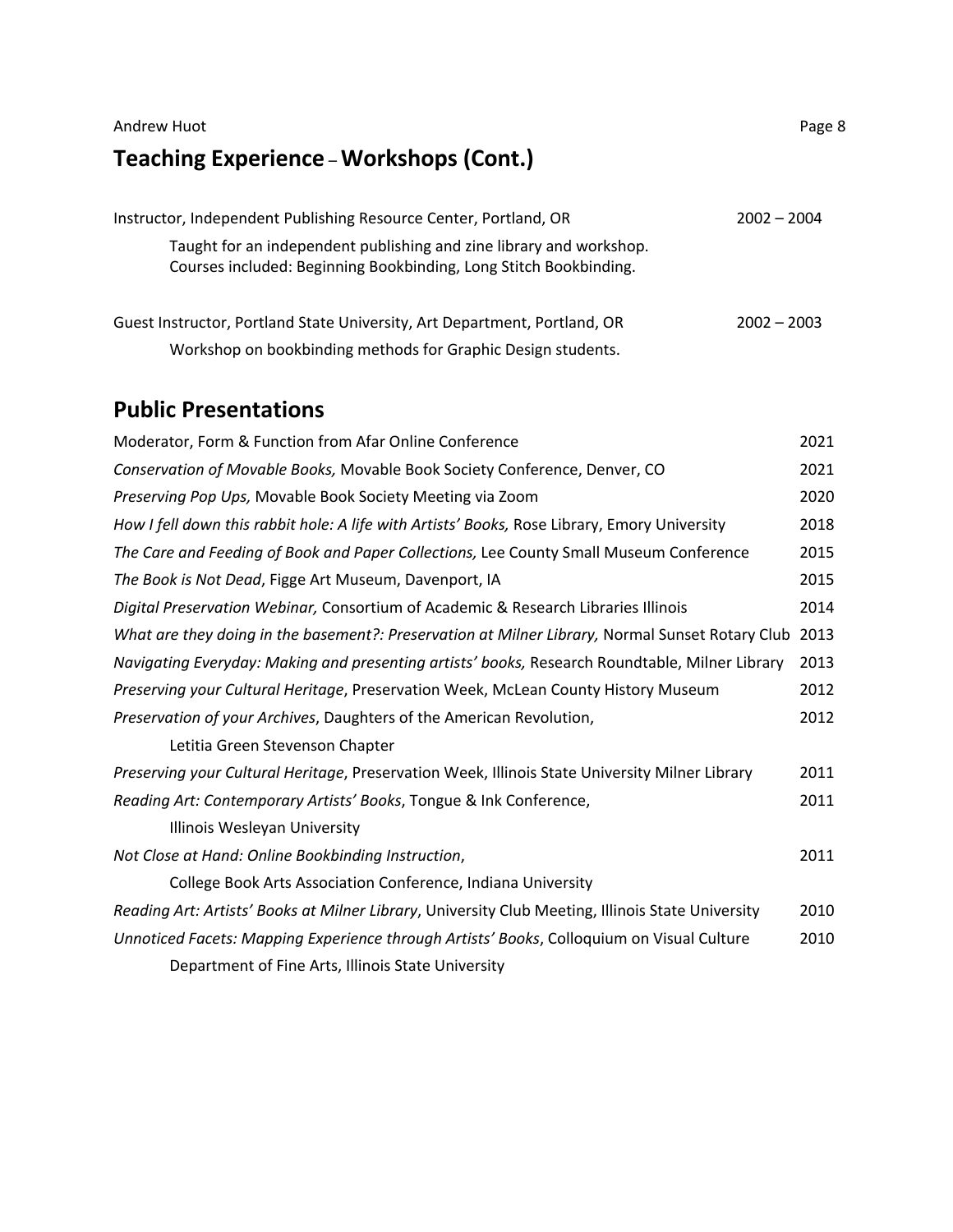## **Articles**

| Interview, Guild of Book Workers Journal (forthcoming)                                     | 2022 |
|--------------------------------------------------------------------------------------------|------|
| How to Save Your Books, Article in Movable Book Society newsletter                         | 2021 |
| Overwhelmed to Action: Digital Preservation Challenges at the Under-resourced Institution, | 2014 |
| Co-authored with Amanda K. Rinehart & Patrice-Andre Prud'homme                             |      |

## **Grants Funded**

| Friends of Milner Library Equipment Grant - Fume Extractor                                   | 2013 |
|----------------------------------------------------------------------------------------------|------|
| Friends of Milner Library Equipment Grant - Mylar Welder                                     | 2012 |
| National Endowment for the Humanities Preservation Assistance Grant for Smaller Institutions | 2010 |
| National Film Preservation Foundation - Saving Circus Films from Central Illinois            | 2010 |
| Alice and Fannie Fell Trust Award                                                            | 2010 |
| Friends of Milner Library Presentation Grant                                                 | 2009 |

## **Professional Service**

| 2015 - 2018   |
|---------------|
| $2012 - 2015$ |
|               |
| 2014 - 2016   |
|               |
| 2013 - 2015   |
|               |
| 2013 - 2014   |
|               |
| 2010 - 2014   |
| 2009 - 2014   |
|               |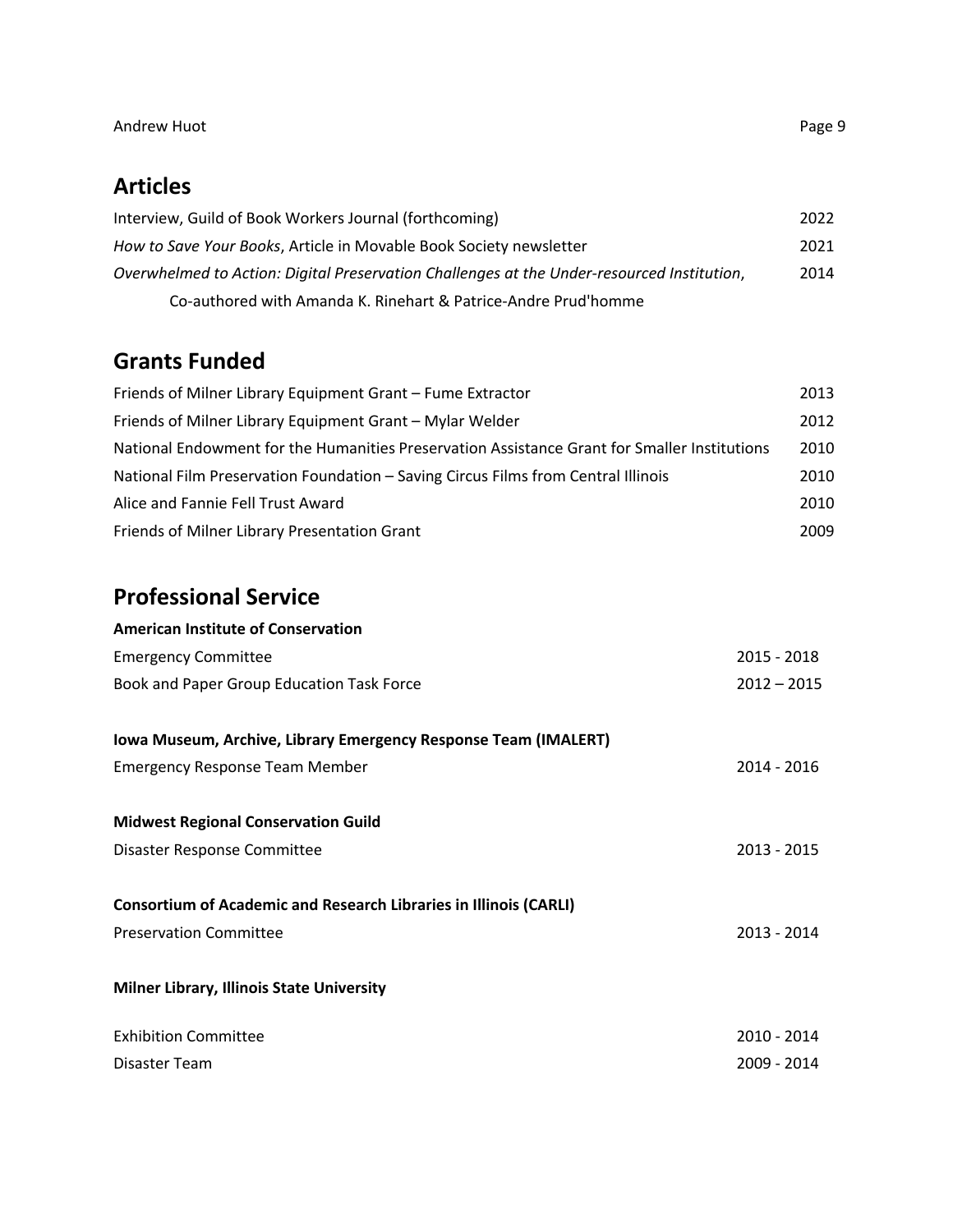# **Professional Service (Cont.)**

| <b>Guild of Book Workers</b>                                |                |
|-------------------------------------------------------------|----------------|
| President                                                   | 2010 - 2012    |
| Vice-President                                              | 2006 - 2010    |
| Workshop Coordinator, Northwest Chapter                     | 2004 - 2007    |
| Site Host, Standards of Excellence Conference, Portland, OR | 2005           |
| Chair, Northwest Chapter                                    | 2002 - 2004    |
| <b>Decatur Arts Alliance</b>                                |                |
| Book As Art Coordinating Committee                          | 2019 - Present |
| The Book as Art: Wonder Exhibition Jury                     | 2019           |
| <b>Savanah College of Art and Design</b>                    | 2018           |
| Artists' Book Symposium and Competition, Juror              |                |
| <b>College Book Arts Association</b>                        |                |
| <b>Conference Presentation Jury</b>                         | 2017           |
| <b>Paper and Book Intensive Workshops</b>                   |                |
| Site Host, Portland, OR                                     | 2003           |
| <b>Portland State University</b>                            |                |
| Gallery Coordinator, White Gallery. Portland, OR            | 1988 - 1990    |
| <b>Professional Affiliations</b>                            |                |
| <b>Canadian Association of Conservators</b>                 | 2022 - Present |
| <b>Alcuin Society</b>                                       | 2022 - Present |
| Canadian Bookbinders and Book Artists Guild (CBBAG)         | 2022 - Present |
| SERCA (South East Regional Conservation Association)        | 2016 - Present |
| MRCG (Midwest Regional Conservation Group)                  | $2009 - 2016$  |
| <b>College Book Arts Association</b>                        | 2008 - Present |
| American Institute of Conservation (AIC)                    | 2007 - Present |
| Designer Bookbinders                                        | 2006 - Present |
| <b>Guild of Book Workers</b>                                | 1997 - Present |